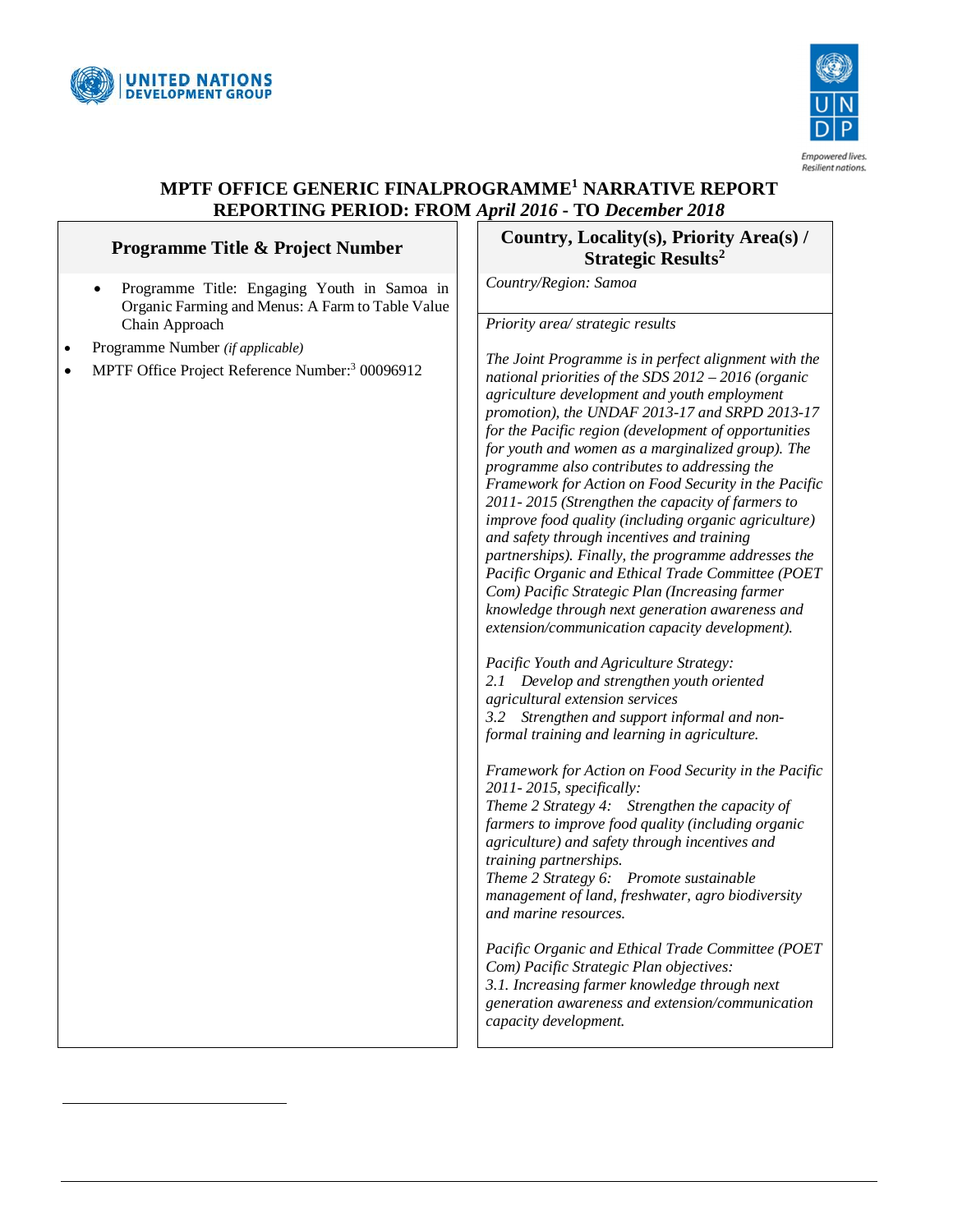|                                                                                                                                                                                                                                                                                                                                                                                                                          | Priority Area 1 of the Strategy for the Development of<br>Samoa 2012 - 2016: 'private sector-led growth and<br>employment creation'.                                                                                     |
|--------------------------------------------------------------------------------------------------------------------------------------------------------------------------------------------------------------------------------------------------------------------------------------------------------------------------------------------------------------------------------------------------------------------------|--------------------------------------------------------------------------------------------------------------------------------------------------------------------------------------------------------------------------|
| <b>Participating Organization(s)</b>                                                                                                                                                                                                                                                                                                                                                                                     | <b>Implementing Partners</b>                                                                                                                                                                                             |
| Organizations that have received direct funding from the<br>MPTF Office under this programme<br>Women In Business Development Incorporated<br>(WIBDI)                                                                                                                                                                                                                                                                    | National counterparts (government, private, NGOs &<br>others) and other International Organizations<br>Women In Business Development Incorporated<br>(WIBDI)                                                             |
| <b>Programme/Project Cost (US\$)</b>                                                                                                                                                                                                                                                                                                                                                                                     | <b>Programme Duration</b>                                                                                                                                                                                                |
| Total approved budget as per<br>project document: 1 000 000 USD<br>MPTF /JP Contribution <sup>4</sup> :<br>$\bullet$ by Agency (if applicable)<br>$\bullet$ SDGF<br>$\bullet$ EIF<br>$\bullet$ UNDP MCO<br>• Agency Contribution<br>$\bullet$ by Agency (if applicable)<br>• 500 000 USD from SDGF<br>• 436 000USD from Aid for Trade /<br><b>Enhanced Integrated Framework</b><br>(EIF)<br>• 74 000 UNDP Samoa MCO TRAC | Overall Duration 33 months<br>Start Date <sup>5</sup> 01 April 2016<br>Original End Date <sup>6</sup> 30 September 2018<br>Actual End date <sup>7</sup> 31 December 2018                                                 |
| <b>Government Contribution</b><br>(if applicable)<br>Other Contributions (donors)<br>(if applicable)<br><b>TOTAL:</b>                                                                                                                                                                                                                                                                                                    | Have agency(ies) operationally closed the<br>Yes<br>N.<br>Programme in its(their) system?<br>Expected Financial Closure date <sup>8</sup> : 31,<br>December 2018                                                         |
| Programme Assessment/Review/Mid-Term Eval.                                                                                                                                                                                                                                                                                                                                                                               | <b>Report Submitted By</b>                                                                                                                                                                                               |
| <b>Evaluation Completed</b><br>$\blacksquare$ Yes $\blacksquare$ No Date: 31 October 2017<br><b>Evaluation Report - Attached</b><br>$\blacksquare$ Yes $\square$ No Date: July 2018 (Dr. Komi Gratias<br><b>GLIGBE</b> report)                                                                                                                                                                                           | Name: Alberta Vitale<br>O<br>Title: Associate Director<br>$\circ$<br>Participating Organization (Lead): Women in<br>$\circ$<br><b>Business Development Inc</b><br>Email address: albertam@womeninbusiness.ws<br>$\Omega$ |

-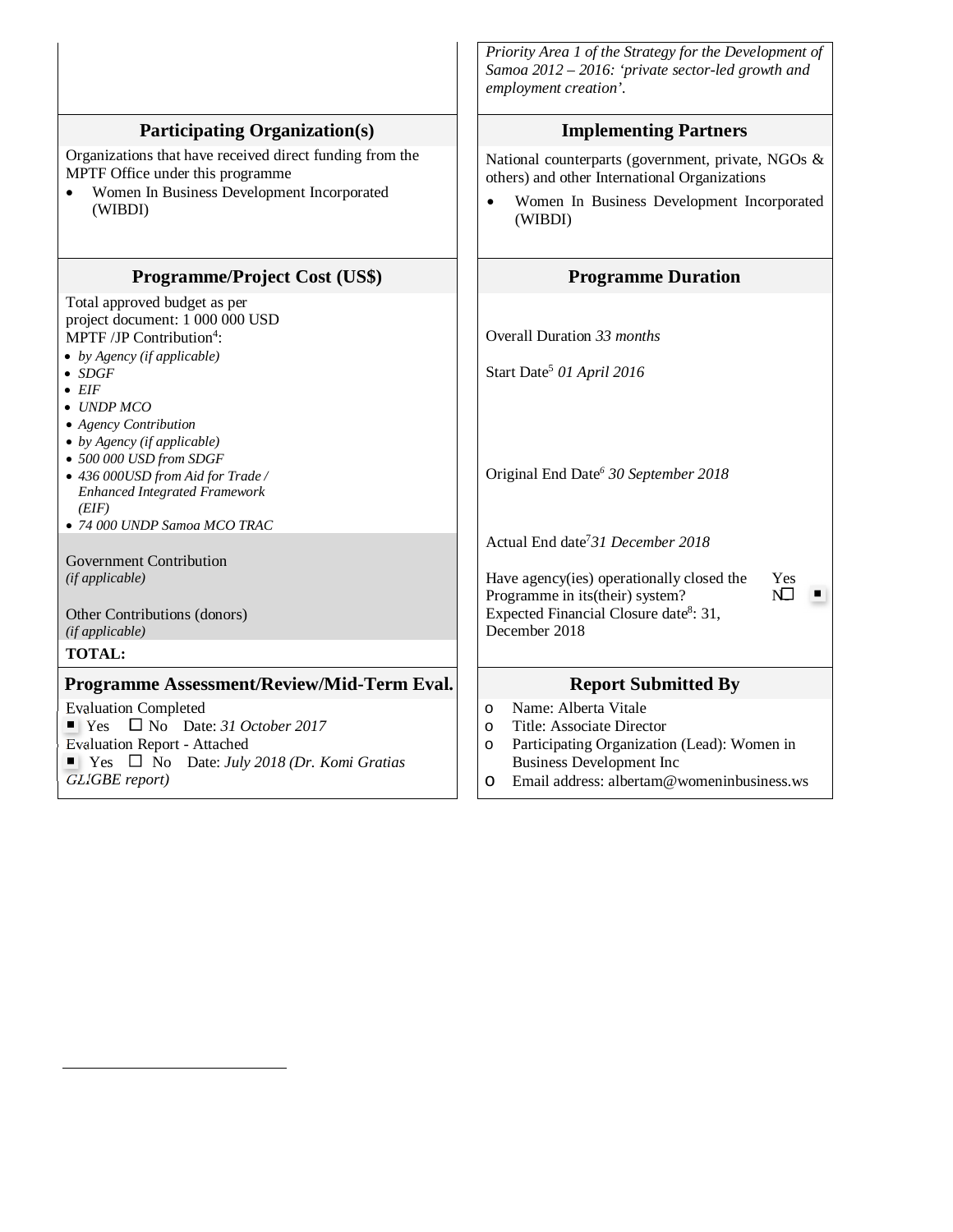## **ABBREVIATIONS AND ACRONYMS**

| <b>IFAD</b>  | International Fund for Agricultural Development             |
|--------------|-------------------------------------------------------------|
| <b>MAF</b>   | Ministry of Agriculture and Fisheries                       |
| <b>MCO</b>   | Multi-Country Office                                        |
| <b>MWCSD</b> | Ministry of Women Community and Social Development          |
| <b>NASAA</b> | National Association for Sustainable Agriculture, Australia |
| <b>NUS</b>   | National University of Samoa                                |
| <b>NKF</b>   | Samoa National Kidney Foundation                            |
| <b>OWA</b>   | <b>Organic Warriors Academy</b>                             |
| POET COM     | Pacific Organic and Ethical Trade Community                 |
| <b>SROS</b>  | Samoa Research Organisation of Samoa                        |
| <b>SFFI</b>  | Samoa Federated Farmers Incorporated                        |
| <b>SBEC</b>  | <b>Small Business Enterprise Centre</b>                     |
| <b>SFA</b>   | Samoa Farmers Association                                   |
| <b>SNYC</b>  | Samoa National Youth Council                                |
| <b>SVS</b>   | Samoa Victim Support Group                                  |
| <b>UNDP</b>  | <b>United Nations Development Programme</b>                 |
| <b>WIBDI</b> | Women in Business Development Incorporated                  |
|              |                                                             |

## **EXECUTIVE SUMMARY**

After the two years of implementation period, a total number of 574 youth, 1027 farmers, one civil servant, 137 children, 30 businesses, 61 NGOs, a regional institution (POET Com) benefited directly from the project.

In terms of training WIBDI exceeded the target of the 500 youth anticipated by the Project, six months before the end of the planned timeframe, but also the organization hired 21 OWA graduates, including 2 co-trainers from each preceding trainings to assist the head-trainer and OWA team during the following trainings. By doing this, the organization assisted them in building their capacity and confidence and also allowed for knowledge-sharing. WIBDI continues with training of OWA graduates by accessing alternative funding for a 'follow up' process of graduates.

A total number of 61 NGOs benefited from the project's activities. For instance, the Samoa Victim Support Group is an NGO working with victims of sexual assaults that WIBDI supported by training its young girls and offering them an ongoing forum to sell their products. At the end of the project's cycle, 1027 farmers are organically certified and supply WIBDI with organic baskets. This demonstrates an increase of 36% of the organization's portfolio, compared to 656 farmers certified five years earlier before the beginning of the project, as per the WIBDI 2012-2013 Annual report.

Because of the contribution of organic produce to people's health, WIBDI began a partnership with the Samoa National Kidney Foundation (NKF) and the National University (NUS) School of Medicine to conduct an awareness session for villagers on the benefits of eating local organically grown food. During that session, NKF staff and final year students of the NUS School of Medicine have tested participants blood pressure and sugar levels and those showing high levels were referred to the hospital for further tests. This activity is an example of an unintended positive impact of the project and was also attended by final year medical students of the Otago Medical School in New Zealand.

In addition to the farmers, an unplanned group non-planned initially as project direct beneficiaries, was created. WIBDI also included children and elderly people into the new concept of organic farming process "Farm to Table" as a total and inclusive social change process. At the end of the project's cycle, a total of 137 children (54% females and 46% males) were reported as having participated in activities pertaining to the implementation process. In the Samoan culture, the elders of the village would always support or "tapua'i"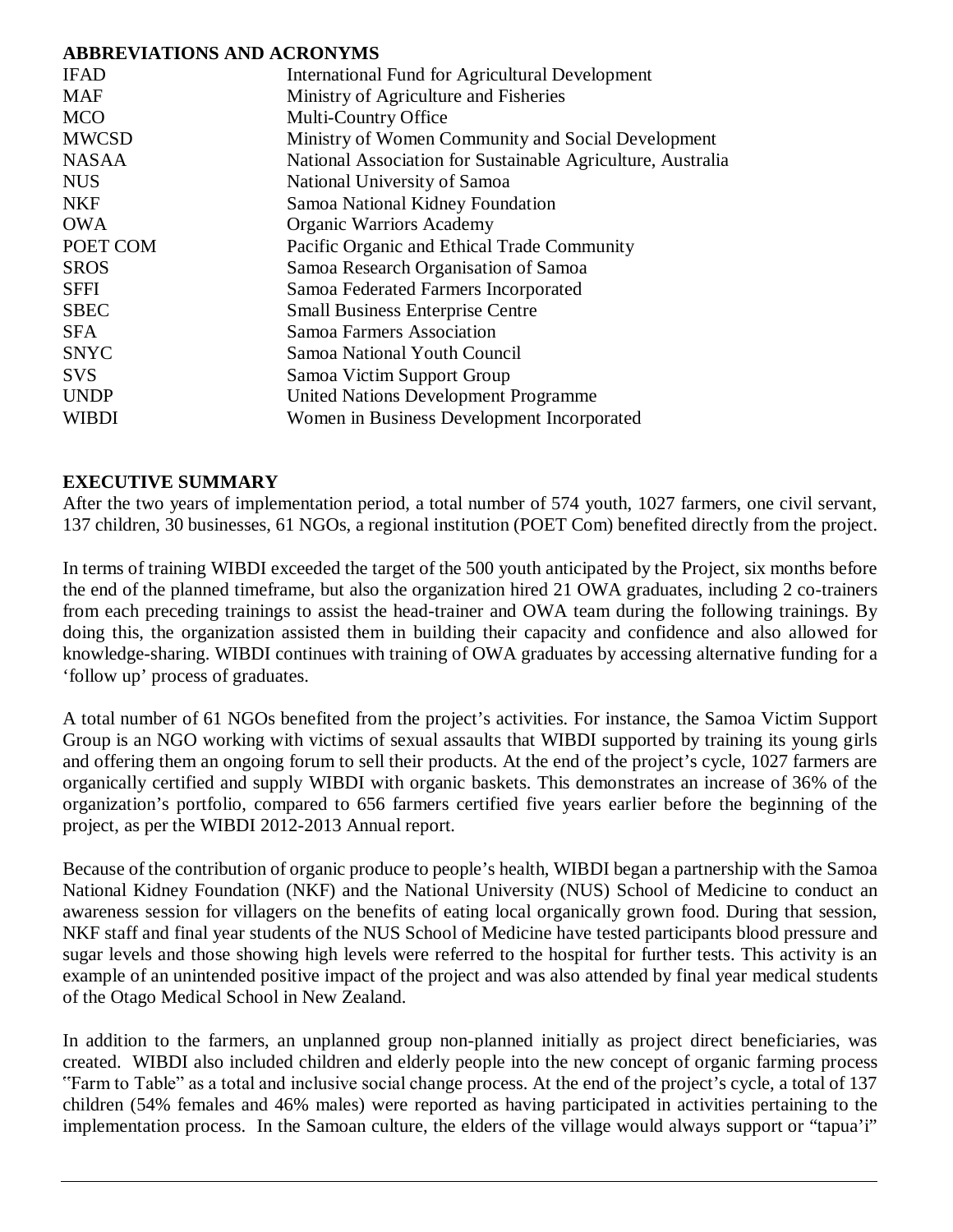any event which benefitted the village. This group began with their support and requested that they also be part of the training.

The experience and the quality of the human and social capital of the programme leading national implementation partner explains the attainment of all outputs and outcomes identified in the programme design. By bringing the training sessions to the villages and by accepting all family members who wish to take part alongside the youth, WIBDI has made the project an effective tool for social change in Samoa, built a greater sensitivity to climate change and resilience. There is need to maintain that inclusiveness of the project since it strengthens the social link and contributes to its broader vulgarization in the island.

In March 2018 WIBDI launched the Agri-tourism "Farm to Table App" (for android smart phones) at their organic night market during the fair organised in collaboration with the Samoa Tourism Authority and in the presence of the Minister of Agriculture and Fisheries, Lopao'o Natanielu Mua.

## **I. Purpose**

The 'Engaging Youth in Samoa in Organic Farming and Menus: A Farm to Table Value Chain Approach' joint programme (the Joint Programme) is responding directly to the strategic objectives of the Government of Samoa to "re-invigorate agriculture", "to support the development of organic products and the 'Organic Samoa' brand", and to "support and promote niche export and high value added products such as organic products for export" (ref: Strategy for the Development of Samoa 2012 – 2016 Priority Area 1 Key Outcomes 2 and 3). In addition, the Joint Programme is assisting the Government of Samoa in its priority to tackle the increasing concerns of youth unemployment and the negative impact of this on the social and economic development of Samoa.

The main objectives and expected outcomes of the programme are as follow:

- Create employment opportunities for youth in organic agriculture through a value chain approach utilizing public private partnerships within the key economic sectors of agriculture and tourism.
- Enable scaled-up engagement by youth in organic farming to be sustained on commercial viable basis through the development of a value-added processing facility that provides skills training, knowledge transfer and employment for youth.
- Strengthen the institutional capacity of the local organizations, including the Samoa National Youth Council to effectively meet the needs of youth seeking information and employment within the organic agricultural sector.
- Share information and knowledge from Samoa across the Pacific region to facilitate synergies that will result in increased employment opportunities for youth within organic agriculture value chains.
- Alignment with Samoa's strategic framework and UNDP's Millenium SDG framework.

## **II. Assessment of Programme Results**

## **i. Narrative reporting on results:**

**OUTCOME 1:** Youth in Samoa gain new livelihood opportunities from jobs and small businesses in the Farm-to-Table organic agriculture value chain.

While new livelihoods opportunities were introduced to the unemployed youth, there was little interest from the young people in agriculture as a career path. There were more individuals interested in the value addition processes and WIBDI believes that much more work is required to achieve all the targets/outcomes of the project. WIBDI will continue to pursue this in accessing further funding from other sources to continue to work with the graduates of the Organic Warriors Academy and other groups. This project will be added to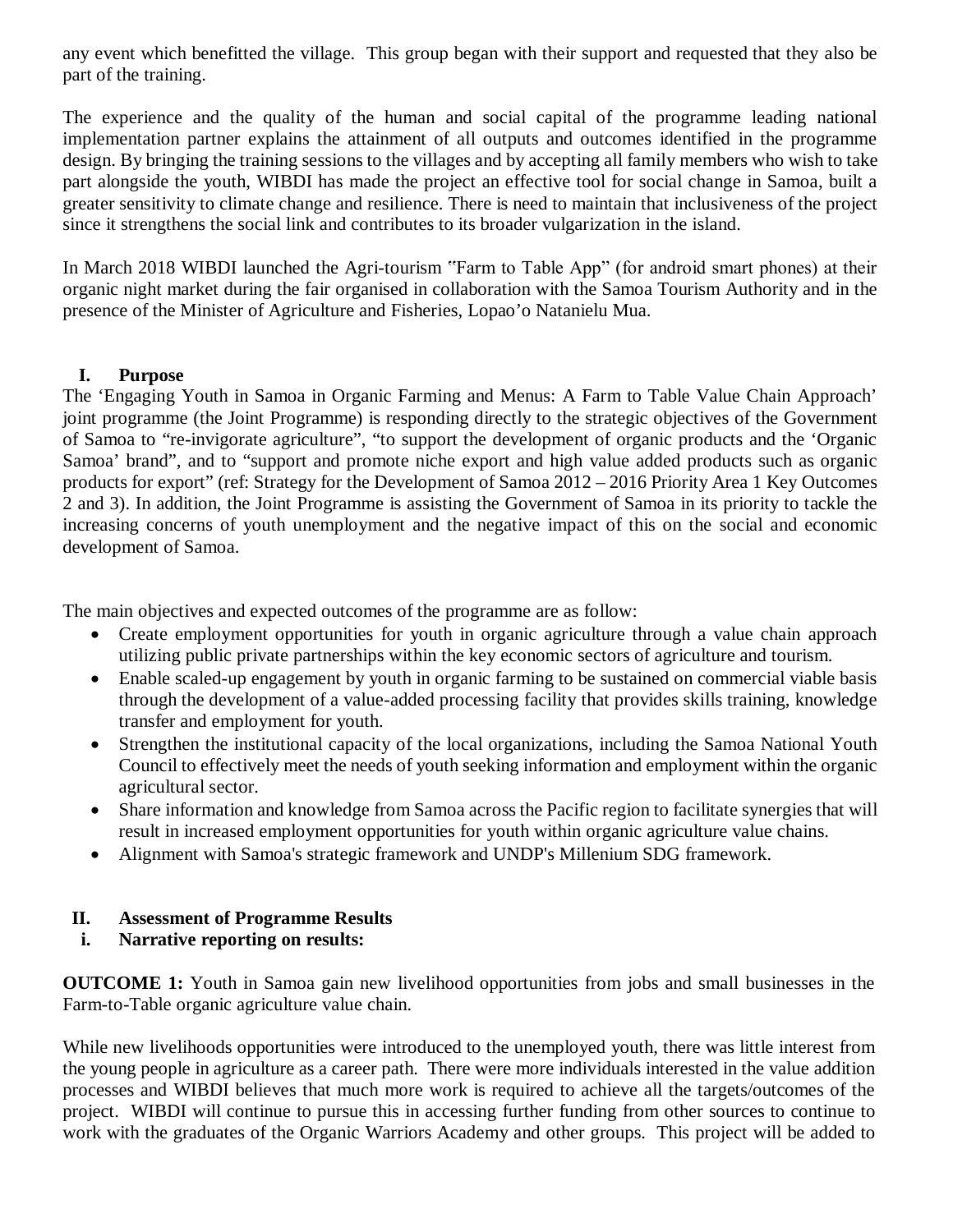the follow up procedure of all WIBDI projects and will continue to improve on the outcomes while maintaining the sustainability and successes of the Programme.

**OUTPUT 1:** Skills training in organic production, certification and processing creates employment for youth within the organic agriculture farm to table value chain.

The project registered a significant increase of the youth trained from the end of quarter 2 to the end of quarter 3 while the number of trained farmers registered a substantial increase at the end of the second quarter. This shows a gain in popularity of the project among farmers during the second quarter of its cycle and six months later among the youth. The increase of the involvement of the farmers as family entrepreneurs may be a trigger for youth motivation to become more involved in the project since the social capital in Samoa is fundamentally built upon the family values transmission process. This also shows the importance of knowing and understanding the culture and the learning process of people when introducing any training into a culturally sensitive system.

Within the two years period of the project duration, 574 youth have been trained through the Organic Warriors Academy (OWA) structure and 267 (45.6%) among them were females.

Organic Warriors Academy targeted young people to solve the dual problem of insufficient manpower for family-run organic farms, and large numbers of unemployed youth. The Academy equipped youth with the knowledge and skills to cultivate and manage their lands as profitable businesses. The training focuses on organic farming practices and climate change but it also has a strong emphasis on business planning and budgeting. While climate change was of much interest to the participants, the participants will only be able to fully understand the business planning and budgeting when they are fully involved in a regular business activity. There was not sufficient time to get to this stage in most instances, which makes the WIBDI 'follow up' program an integral part of this output becoming a reality in the future.

At the end of the first quarter of the project's cycle (ending 01 November 2016), 41% of the young beneficiaries were females compared to 59 % males. A total 66 out of 85 young farmers (77 %) graduated from WIBDI organic farming training under the SDGs-Fund Joint Programme. In comparison, at the end of quarter 2, there were more females (58 %) graduated from the OWA than males (42 %) for a cohort of 89 students. Thus, the second quarter of the project (ending 01 May 2017) has helped in closing the gender gap in terms of participant numbers from two village trainings.

The 3rd quarter of the project's cycle (ending 01 November 2017) is revealed as the period of cruising speed of the project's performance. During this period, 159 female students (47 % of that cohort) were graduated, compared to 181 male students (53 %) graduating during the same period. These are the youth from the cumulative 523 who were the direct beneficiaries of the Organic Warriors Training.

This period marks the period of maturity of the project. Indeed, not only did WIBDI exceed the target of the 500 youth anticipated by the Project six months before the end of the planned timeframe, but also the organization has hired at that time 21 OWA graduates, including 2 co-trainers from each preceding trainings to assist the head-trainer and OWA team during the following trainings. By doing this, the organization assisted them in building their capacity and confidence and also allowed for knowledge sharing. It also enabled the opportunity for WIBDI to utilize the interest of the Rotary Club of Kenmore in Brisbane, Australia and organize a scholarship for one of the top female students. While this opportunity was not successful, due to the non-involvement of the local Samoa Rotary Club, WIBDI has taken it further and organized a second scholarship, which is being decided from the group of OWA graduates involved in the WIBDI "follow up" program. This is an example of a direct contribution and a quick impact delivery from the project regarding the youth employment strategy of the Government of Samoa.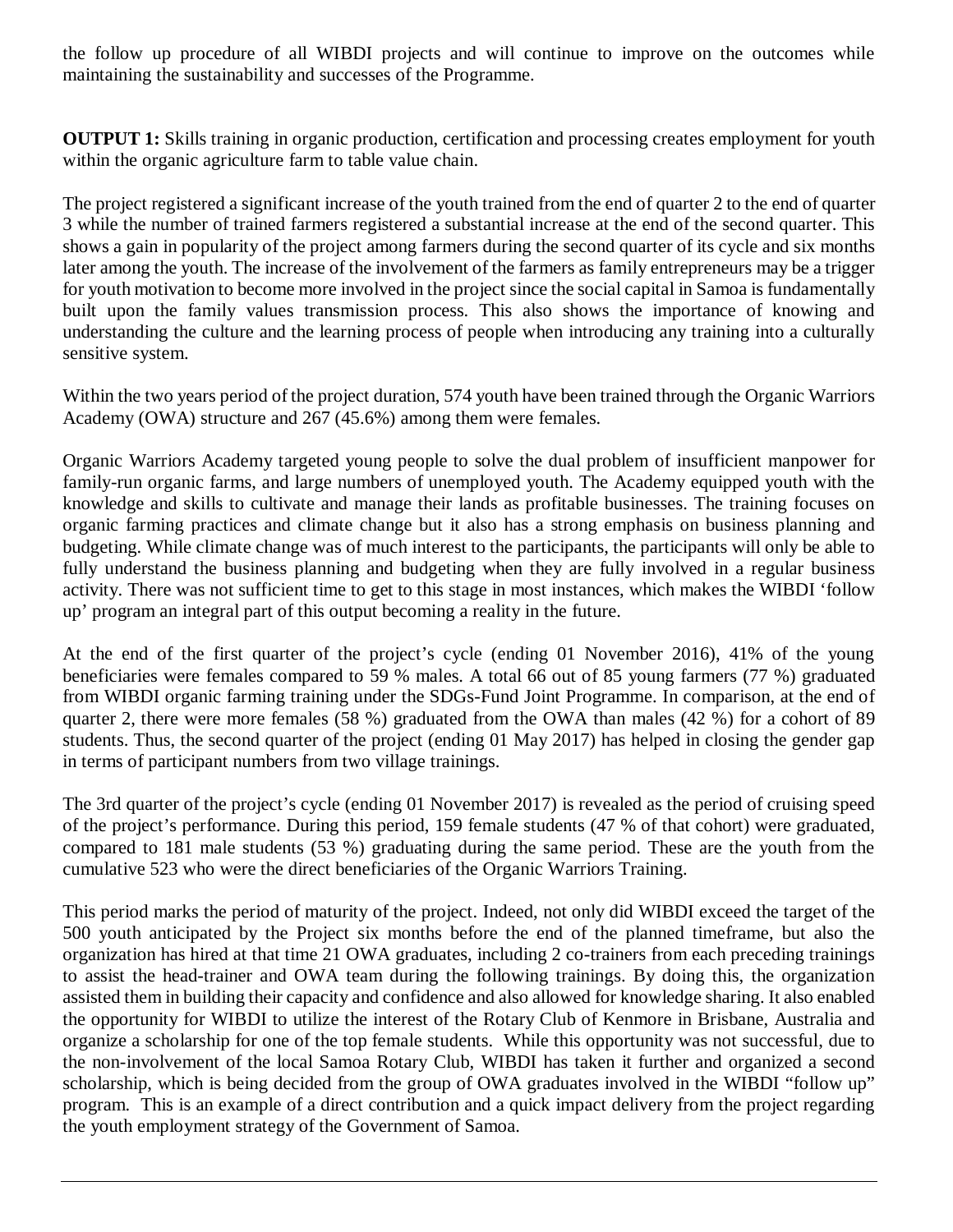During the third quarter of the project, the Village Women's Committees were involved with the OWA training in 11 villages by cooking meals and many of them attended the organic training as well as the medical sessions.

As per the fourth and last quarter of the project (ending 01 May 2018), 21 female students (35%) versus 39 male students (65%), were the direct young beneficiaries of the "Farm to Table" Joint Programme. These are the OWA graduates participating in WIBDI training for the two villages of Lepea and Satitoa. The project's last cohort of graduates raises the number of direct beneficiaries to 574, an increase of 15% compared to the originally planned target.

Children/younger members are recorded on baseline data collected from OWA as being members of the participants families. Also in all villages, the older men and women sat in all trainings and contributed actively as if they were participants. A total of 1028 Older Members of the Community were reported to be reached by the project's activities.

**OUTPUT 2:** Strengthened capacity of local organizations to meet and sustain demand for organic produce and products on a commercially viable basis (Different from OUTPUT listed in the Theory of Change in the Final Evaluation Report)

A total number of 30 business owners (cafes, restaurants and hotels) are identified as direct participants to the "Farm to Table" value-chain approach. The private sector players were 14 participants during the 2nd quarter, 10 in the 3rd quarter and 6 in the 4th quarter to join the project as local markets that use WIBDI's "Farm to Table" supply. Among them, some are now confirmed as key markets that WIBDI supply direct products to. These are the following: CCK factory, Nonu Samoa Ltd, Nourish Café, Insel Fehmarn Hotel, Paddles Restaurant, Home Café Restaurant, Whisk Dining Room, and C1 Espresso, Ethique, Living Koko, Ola Pacifica, which are export markets and companies which believe in Sustainable Sourcing and Fair Trade.

Three companies are registered through WIBDI's Organic license delivered by with the National Association for Sustainable Agriculture, Australia (NASAA). Further, processors of Noni juice, noni fruit and vanilla licensed by WIBDI are also supporting local growers by purchasing the organic fruits grown on their certified farms.

**OUTPUT 3:** Communication technology enables improved data collection, more accurate information and enriched transfer and retention of knowledge on organic faming and its potential for youth employment**.**

The work on Output 3 was mostly dependent on IFAD funds which therefore lead to the delay in the execution of some of the programme due to the final approval required to transfer funds to WIBDI to implement activities together with local partners. Other activities covered in this Output were integrated into WIBDI's regular processes.

### **Qualitative assessment:**

Key partners were UNDP, The Ministry of Women Community and Social Development (MWCSD), MAF, POETCom., SBEC, SFA, SNYC.

IFAD was originally in the design phase to provide assistance for the Project, however the Organisation pulled out of the project and returned the allocated funds back to SDGF which lead to the delay of proposed activities included in the last disbursement of funds. Therefore the project activities assigned for the IFAD support funds had caused a delay of the process which, included the implementation of the last activities. The impacts on the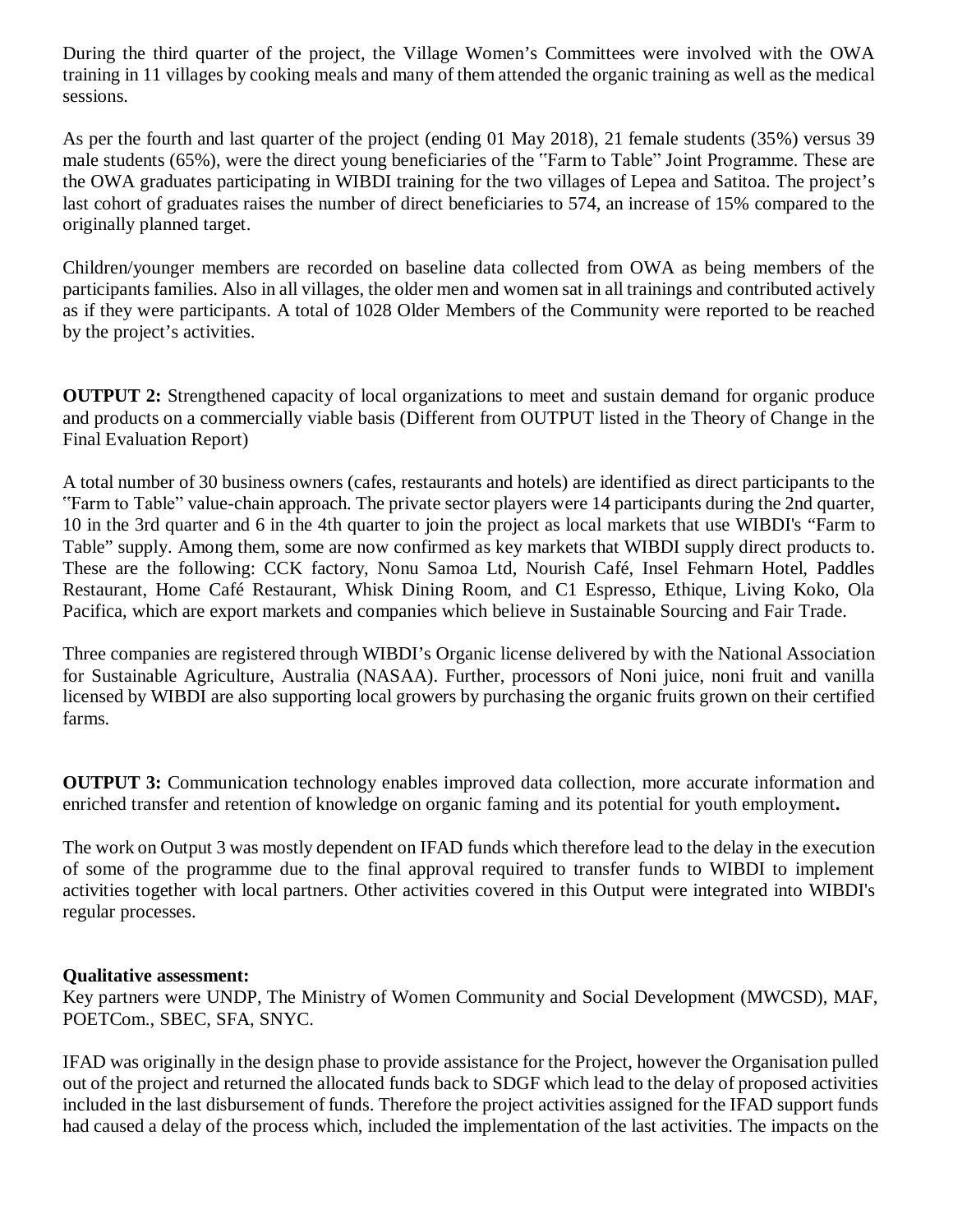activities covered in the extension period from October to December 2018 was not reflected on the evaluation done earlier due to prior extension granted after the final evaluation had been completed.

Other national programmes and projects such as Support for Community Based Youth with Savaii Koko, Strengthening Capacity of Youth in livelihood in agriculture with SROS, SFFI, and MAF contributed to the achievement of results, supporting activities targeting the youth members of Samoa.

Of the key partners, WIBDI was able to work closely with MAF, SNYC and POETCom. MWCSD were part of the project beginning but became involved in other aspects of the project so there was little coordination and planning done together. WIBDI learned that this process was not helpful as there were overlaps in the process, which affected activities negatively.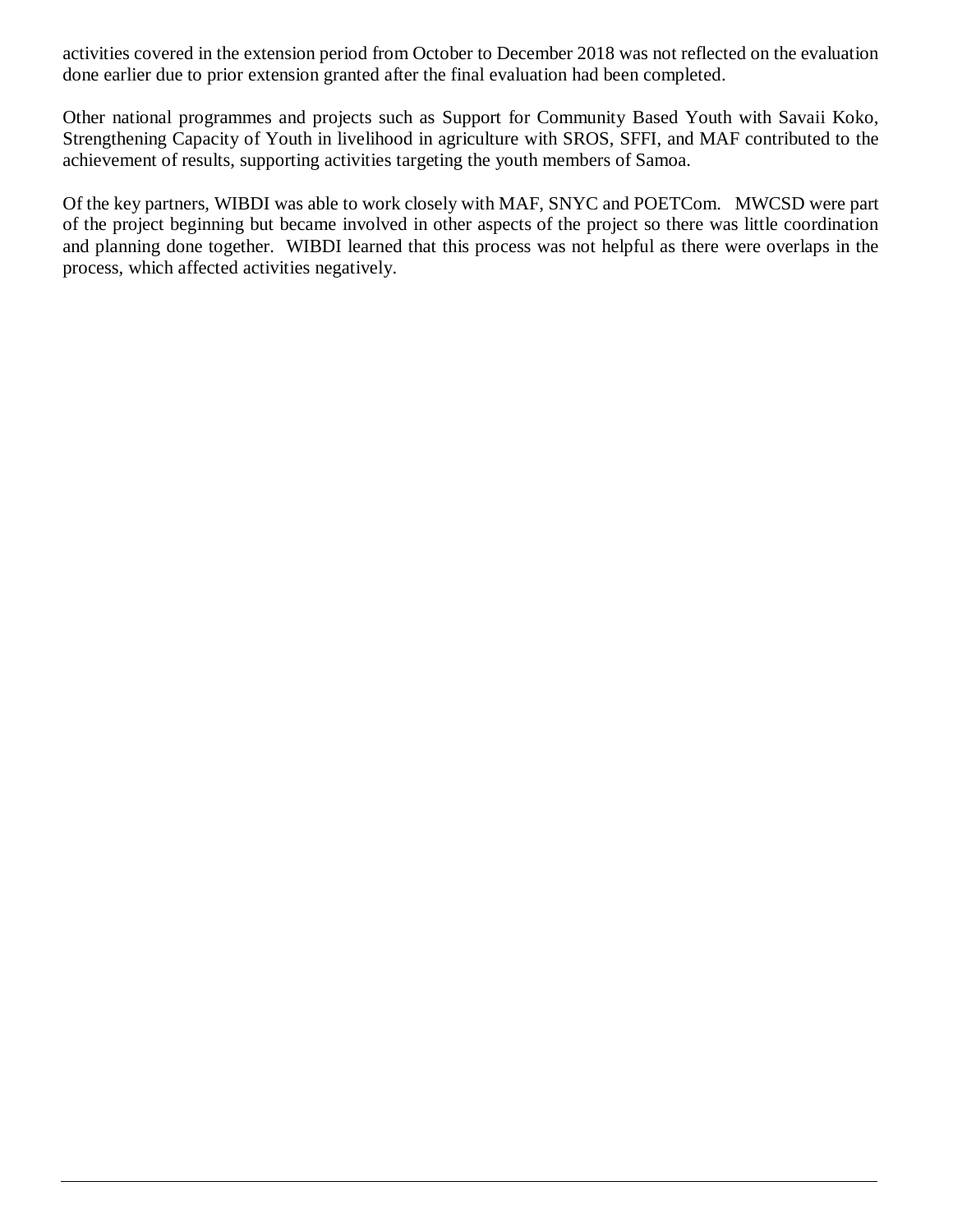## **ii) Indicator Based Performance Assessment:**

Using the **Programme Results Framework from the Project Document / AWPs** - provide details of the achievement of indicators at both the output and outcome level in the table below. Where it has not been possible to collect data on indicators, clear explanation should be given explaining why.

|                                                                                                                                                                                                                                                                                                                                                              | <b>Achieved Indicator Targets</b>                                                                                           | <b>Reasons for Variance with Planned</b><br>Target (if any)                                                                                                                                                                                                                                                                                        | <b>Source of Verification</b>                                                                                                   |
|--------------------------------------------------------------------------------------------------------------------------------------------------------------------------------------------------------------------------------------------------------------------------------------------------------------------------------------------------------------|-----------------------------------------------------------------------------------------------------------------------------|----------------------------------------------------------------------------------------------------------------------------------------------------------------------------------------------------------------------------------------------------------------------------------------------------------------------------------------------------|---------------------------------------------------------------------------------------------------------------------------------|
| <b>Outcome 1</b> Youth in Samoa gain new<br>livelihood opportunities from jobs and<br>small businesses in the Farm-to-Table<br>organic agriculture value chain.                                                                                                                                                                                              | 500 YOUTHS TRAINED IN THE<br><b>PROGRAM</b>                                                                                 | <b>REPORT</b><br><b>REASONS</b><br><b>FOR</b><br><b>VARIANCE</b>                                                                                                                                                                                                                                                                                   | REPORT WHERE IT WAS<br><b>CONTAINED</b>                                                                                         |
| Output 1.1<br>Skills training in organic production,<br>certification and processing creates<br>employment for youth within the organic<br>agriculture Farm-to-Table value chain.                                                                                                                                                                            | <b>Activity Result 1.1.1</b><br>500 young farmers trained in<br>organic agriculture production and<br>processing techniques | A total of 574 youth members were<br>directly involved and became part of<br>the farm to table project once the<br>program was held in the villages.                                                                                                                                                                                               | Reported in the Quarterly<br>Reports and Final Evaluation<br>Report on Farm to Table<br>Project conducted by Dr Komi<br>Gligbe. |
| <b>Indicators</b><br>Number of youth engaging in organic<br>agriculture farm to table value chains and<br>number of KM products developed<br><b>Baseline</b><br>There are currently 60 farmers engaged in<br>organic agriculture value chains through<br>WIBDI (Samoa) supplying organic<br>products to 23 outlets both domestically<br>and internationally. | <b>Activity Result 1.1.2</b><br>350 young farmers gain official<br>organic certification                                    | Not all youth members attending the<br>program had participated in the organic<br>certification process due to the<br>unavailability of members during<br>WIBDI's follow-up visits to collect<br>data and record baseline information on<br>each youth member's households and<br>crops available on farm required for the<br>value-chain process. |                                                                                                                                 |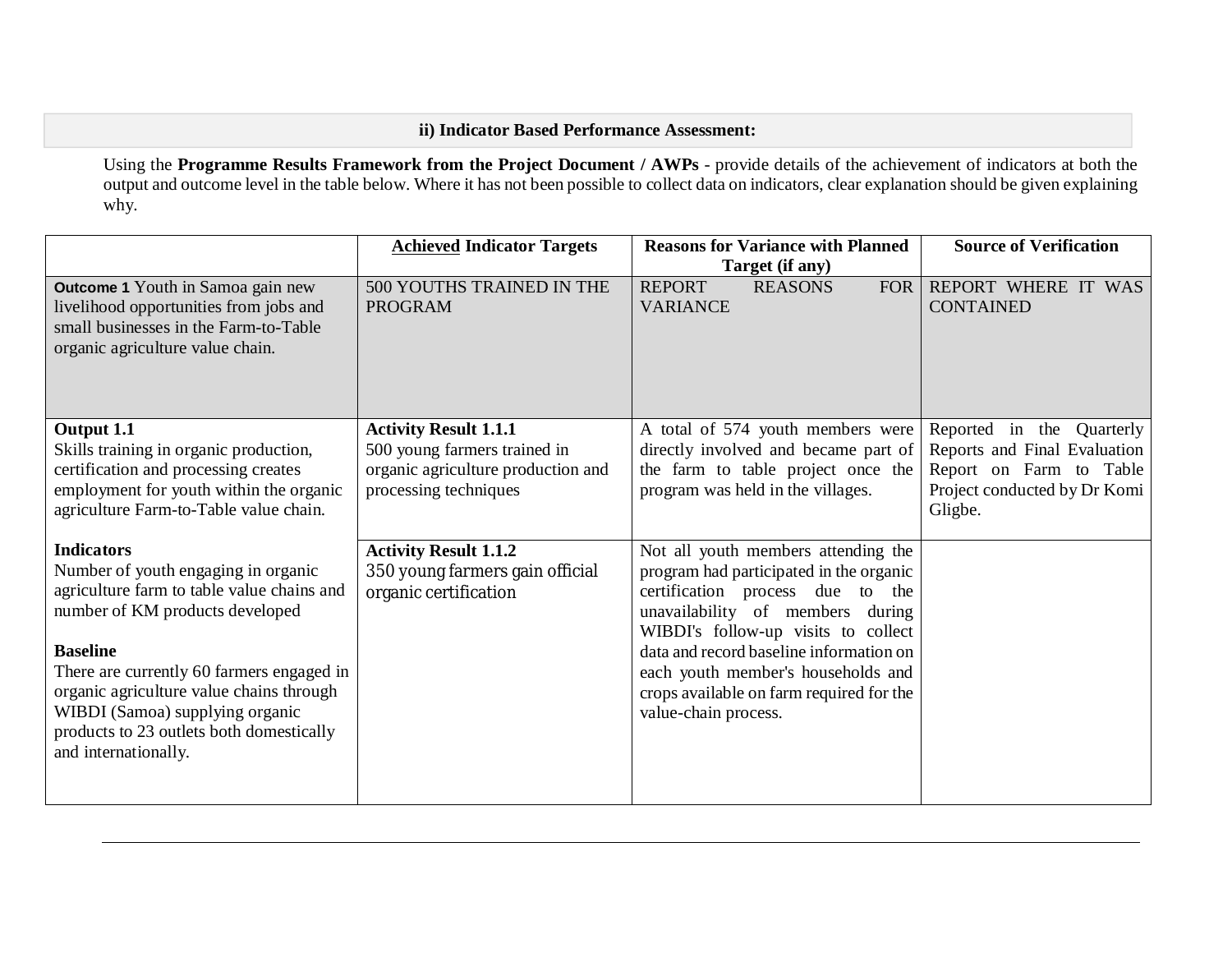| <b>Activity Result 1.1.3</b>         | Two organic agriculture processing       |  |
|--------------------------------------|------------------------------------------|--|
| Establish an organic agriculture     | centres were established for skills      |  |
| processing facility for market-based | training of youth, one on Upolu and the  |  |
| skills training for youth in         | other smaller facility on Savaii island. |  |
| production of value-added organic    | The WIBDI EIF Agri-Processing            |  |
| products to meet demand within the   | Facility provided an additional learning |  |
| Farm-to-Table value chain.           | center for youth members to get trained  |  |
|                                      | on several value-added commodities       |  |
|                                      | such as the following productions:       |  |
|                                      | -virgin coconut oil                      |  |
|                                      | -dehydrated bananas                      |  |
|                                      | -fetau oil                               |  |
|                                      | -insect repellent                        |  |
|                                      | -coconut soaps                           |  |
|                                      | -planting, propagating, harvesting and   |  |
|                                      | sorting of fresh produce to meet quality |  |
|                                      | standards                                |  |
|                                      | -understanding organic agriculture       |  |
|                                      | benefits and the use of natural and      |  |
|                                      | available resources for composting to    |  |
|                                      | produce better quality produce           |  |
|                                      | -processing of cocoa and coffee          |  |
|                                      | -processing of dehydrated<br>tea         |  |
|                                      | components for C1 Espresso               |  |
|                                      | -packaging of final goods for local      |  |
|                                      | markets                                  |  |
|                                      | On Savaii, the WIBDI office houses a     |  |
|                                      | small area which produces dried tea      |  |
|                                      | products for export to an organic        |  |
|                                      | market in NZ, as well as production of   |  |
|                                      | jams and chutneys. Youth have access     |  |
|                                      | to this facility as well as the organic  |  |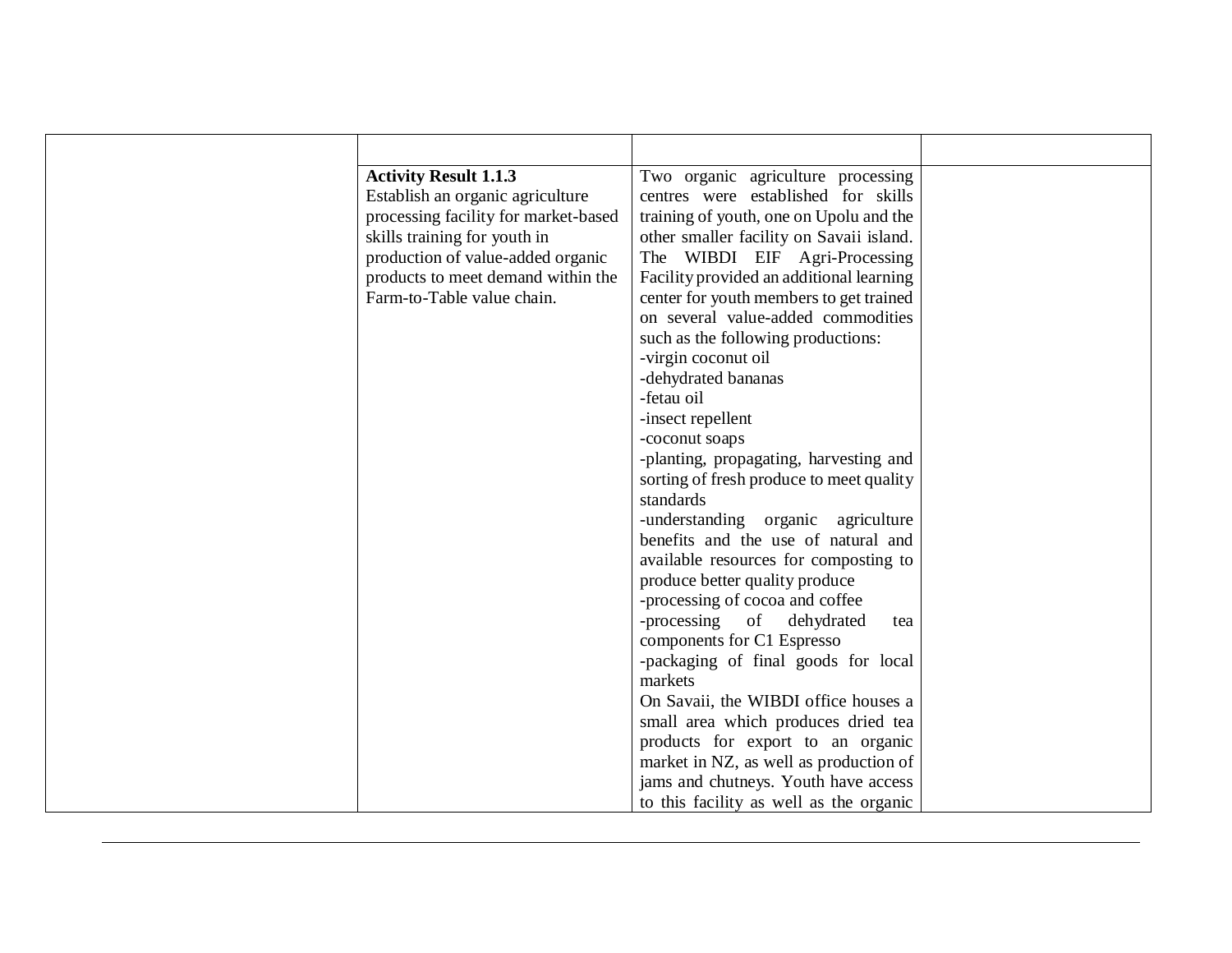|                                                                                                                                                                    | <b>Activity Result 1.1.4</b><br>Domestic and international Farm-to-<br>Table value chains are identified<br>and accessed to create employment<br>for youth in Samoa.                                                        | plant nursery at Tafua village for<br>'ongoing' training of Tafua youth as<br>well as youth of other organically<br>certified villages.<br>A number of youth members were<br>hired by WIBDI in Upolu and Savaii<br>offices to assist trainers with the<br>training component of the project in<br>villages. Other youth members were<br>hired to work in different divisions of<br>the Organisation (Farming, Production,<br>Financials, Field Visits, Marketing,<br>Packaging/Packing and Delivery). One<br>youth member participated in a<br>Chamber of Commerce Youth Co-Lab<br>workshop pitching an innovative idea<br>infront of competitors and judges. | This Activity was reported in<br>the Quarterly monthly reports. |
|--------------------------------------------------------------------------------------------------------------------------------------------------------------------|-----------------------------------------------------------------------------------------------------------------------------------------------------------------------------------------------------------------------------|---------------------------------------------------------------------------------------------------------------------------------------------------------------------------------------------------------------------------------------------------------------------------------------------------------------------------------------------------------------------------------------------------------------------------------------------------------------------------------------------------------------------------------------------------------------------------------------------------------------------------------------------------------------|-----------------------------------------------------------------|
|                                                                                                                                                                    |                                                                                                                                                                                                                             | Another youth graduate of the Organic<br>Warriors Academy was issued a<br>scholarship by The Rotary Club of<br>Kenmore, Australia to understudy<br>Agricultural studies at tertiary level in<br><b>USP</b> Alafua                                                                                                                                                                                                                                                                                                                                                                                                                                             |                                                                 |
| Output 2.1<br>Strengthened capacity of local<br>organisation to meet and sustain<br>increased market demand for organic<br>produce on a commercially viable basis. | <b>Activity Result 2.1.1</b><br><b>Organisational Capacity Needs</b><br>Assessment identifies inputs and<br>strategy to enable smooth transition<br>from donor dependent NGO to<br>commercially viable social<br>enterprise | WIBDI is currently in transition phase<br>to become a social enterprise. The<br>unavailability of the Social Enterprise<br>Framework is also delaying the full<br>transition alongside the availability of<br>funds.                                                                                                                                                                                                                                                                                                                                                                                                                                          |                                                                 |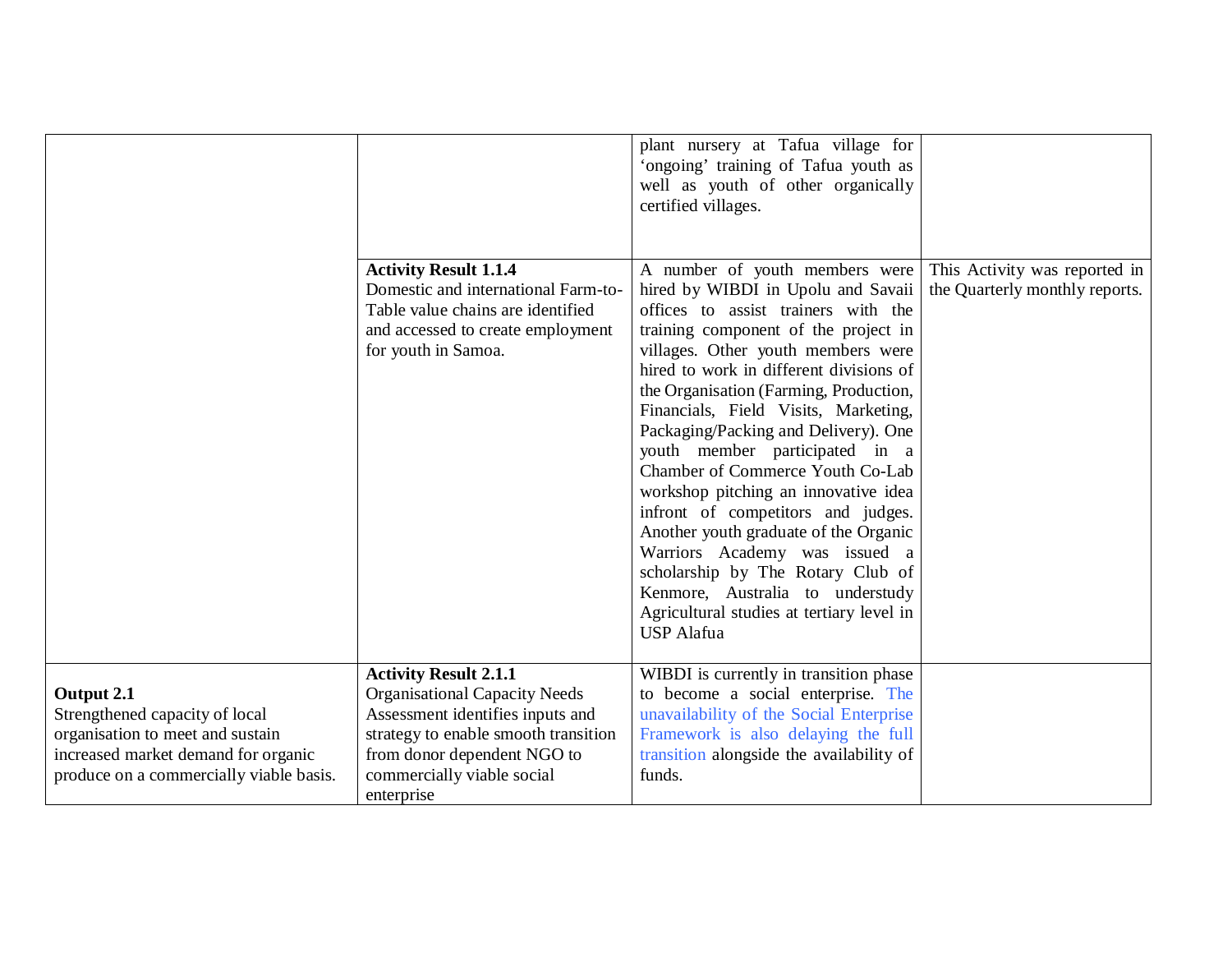| <b>Indicators</b>                                | <b>Activity Result 2.1.2</b>        | WIBDI has been involved in several                             |                                 |
|--------------------------------------------------|-------------------------------------|----------------------------------------------------------------|---------------------------------|
| Local NGO full transition to viable social       | Technical training on social        | trainings and workshops with Impact                            |                                 |
| enterprise.                                      | enterprise business tools develops  | Investors coming in to assist                                  |                                 |
|                                                  | skills, knowledge and capacity that | Organisations like WIBDI to be more                            |                                 |
| <b>Baseline</b>                                  | result legal compliant and          | Investment Ready. A workshop in Fiji                           |                                 |
| Long standing and successful NGO is not          | commercially viable social          | followed by national consultations and                         |                                 |
| operationally sustainable on an                  | enterprise.                         | major workshops where investors                                |                                 |
| independent and commercial basis.                |                                     | travelled into Samoa to look for                               |                                 |
|                                                  |                                     | potential<br>markets<br>discuss<br>and                         |                                 |
|                                                  |                                     | opportunities and problems. WIBDI                              |                                 |
|                                                  |                                     | products have caught the interest of                           |                                 |
|                                                  |                                     | many potential markets but the funding                         |                                 |
|                                                  |                                     | support required to get WIBDI ready                            |                                 |
|                                                  |                                     | and scaling up of production is not                            |                                 |
|                                                  |                                     | available.                                                     |                                 |
|                                                  | <b>Activity Result 3.1.1</b>        |                                                                |                                 |
|                                                  |                                     |                                                                |                                 |
|                                                  |                                     | There were two Mobile apps for this                            | The report on the Farm to table |
| Output 3.1                                       | A database of organic farmers has   | particular project. One app is called the                      | App was made available in the   |
| Communication technology enables                 | functionality for GIS and mobile    | "Farm to Table App" whereby the                                | previous Quarterly Monthly      |
| improved data collection, more accurate          | app technology to improve accuracy  | markets are able to order goods on line                        | Report.                         |
| information and enriched transfer and            | of information                      | and WIBDI will collect the information                         |                                 |
| retention of knowledge on organic faming         |                                     | and source goods ordered and delivered                         |                                 |
| and its potential for youth employment.          |                                     | on time to the markets. This also serves                       |                                 |
| <b>Indicators</b>                                |                                     | as a tourist app where tourists can find                       |                                 |
|                                                  |                                     | organic farmers that sell organic<br>produce from their homes. |                                 |
| Range of verifiable statistics from<br>database. |                                     |                                                                |                                 |
| Number and range of Knowledge                    |                                     | The second mobile App is called the                            |                                 |
| Management products.                             |                                     | "Farm Wallet App" whereby WIBDI                                |                                 |
| Results from surveys of youth attitudes to       |                                     | can send information instantly to                              |                                 |
| agriculture sector employment and                |                                     | farmers and at the same time, farmers                          |                                 |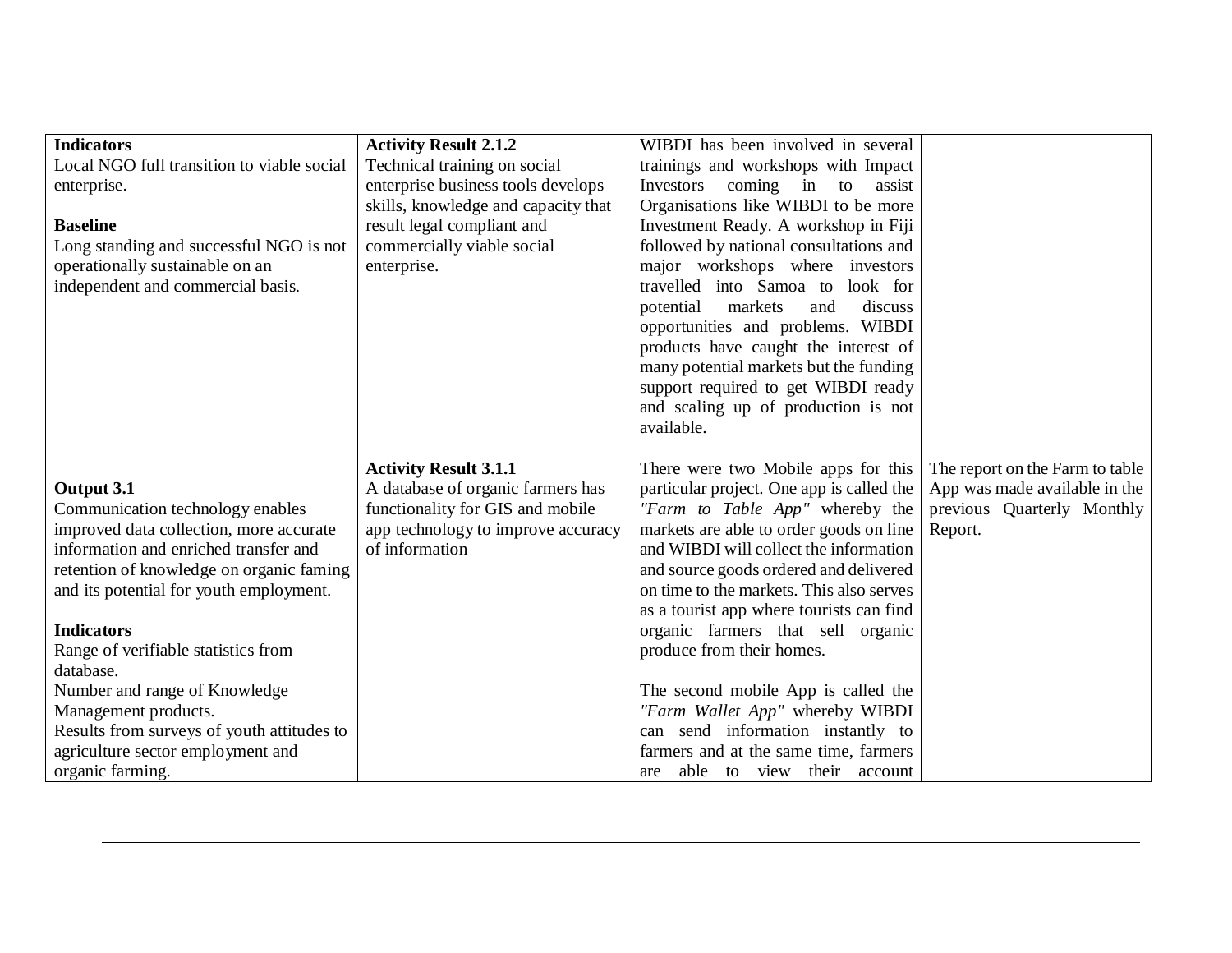|                                          |                                                                                                                                            | information, savings and orders on this                                                                                                                                                                                                                                                                                                                                                                                                                                                                                                                                                                                                                                                                                                |                                |
|------------------------------------------|--------------------------------------------------------------------------------------------------------------------------------------------|----------------------------------------------------------------------------------------------------------------------------------------------------------------------------------------------------------------------------------------------------------------------------------------------------------------------------------------------------------------------------------------------------------------------------------------------------------------------------------------------------------------------------------------------------------------------------------------------------------------------------------------------------------------------------------------------------------------------------------------|--------------------------------|
| <b>Baseline</b>                          |                                                                                                                                            | app.                                                                                                                                                                                                                                                                                                                                                                                                                                                                                                                                                                                                                                                                                                                                   |                                |
| Zero technologically enabled database on |                                                                                                                                            |                                                                                                                                                                                                                                                                                                                                                                                                                                                                                                                                                                                                                                                                                                                                        |                                |
| organic farming.                         | <b>Activity Result 3.1.2</b>                                                                                                               | WIBDI created multiple videos and                                                                                                                                                                                                                                                                                                                                                                                                                                                                                                                                                                                                                                                                                                      | This Activity was reported in  |
| No system of knowledge management on     | A national campaign targets the                                                                                                            | success stories featuring the OWA                                                                                                                                                                                                                                                                                                                                                                                                                                                                                                                                                                                                                                                                                                      | the Quarterly monthly reports. |
| organic agriculture; knowledge products  | negative perception by youth of                                                                                                            | graduates which have been shared                                                                                                                                                                                                                                                                                                                                                                                                                                                                                                                                                                                                                                                                                                       |                                |
| of a random / ad hoc nature; weak south- | employment within agricultural                                                                                                             | online and reshared/retweeted by many                                                                                                                                                                                                                                                                                                                                                                                                                                                                                                                                                                                                                                                                                                  |                                |
| south exchange of knowledge.             | sector.                                                                                                                                    | individuals gaining access to social                                                                                                                                                                                                                                                                                                                                                                                                                                                                                                                                                                                                                                                                                                   |                                |
| Trend of declining numbers of youth in   |                                                                                                                                            | media sites.                                                                                                                                                                                                                                                                                                                                                                                                                                                                                                                                                                                                                                                                                                                           |                                |
| Samoa seeking employment in              |                                                                                                                                            |                                                                                                                                                                                                                                                                                                                                                                                                                                                                                                                                                                                                                                                                                                                                        |                                |
| agriculture sector because of negative   |                                                                                                                                            | WIBDI and SNYC also created a Road                                                                                                                                                                                                                                                                                                                                                                                                                                                                                                                                                                                                                                                                                                     |                                |
| perceptions.                             |                                                                                                                                            | show to create awareness prior to the                                                                                                                                                                                                                                                                                                                                                                                                                                                                                                                                                                                                                                                                                                  |                                |
|                                          |                                                                                                                                            | OWA training taken out to Western                                                                                                                                                                                                                                                                                                                                                                                                                                                                                                                                                                                                                                                                                                      |                                |
|                                          |                                                                                                                                            |                                                                                                                                                                                                                                                                                                                                                                                                                                                                                                                                                                                                                                                                                                                                        |                                |
|                                          |                                                                                                                                            |                                                                                                                                                                                                                                                                                                                                                                                                                                                                                                                                                                                                                                                                                                                                        |                                |
|                                          |                                                                                                                                            |                                                                                                                                                                                                                                                                                                                                                                                                                                                                                                                                                                                                                                                                                                                                        |                                |
|                                          |                                                                                                                                            |                                                                                                                                                                                                                                                                                                                                                                                                                                                                                                                                                                                                                                                                                                                                        |                                |
|                                          |                                                                                                                                            |                                                                                                                                                                                                                                                                                                                                                                                                                                                                                                                                                                                                                                                                                                                                        |                                |
|                                          |                                                                                                                                            |                                                                                                                                                                                                                                                                                                                                                                                                                                                                                                                                                                                                                                                                                                                                        |                                |
|                                          |                                                                                                                                            |                                                                                                                                                                                                                                                                                                                                                                                                                                                                                                                                                                                                                                                                                                                                        |                                |
|                                          |                                                                                                                                            |                                                                                                                                                                                                                                                                                                                                                                                                                                                                                                                                                                                                                                                                                                                                        |                                |
|                                          |                                                                                                                                            |                                                                                                                                                                                                                                                                                                                                                                                                                                                                                                                                                                                                                                                                                                                                        |                                |
|                                          |                                                                                                                                            |                                                                                                                                                                                                                                                                                                                                                                                                                                                                                                                                                                                                                                                                                                                                        |                                |
|                                          |                                                                                                                                            |                                                                                                                                                                                                                                                                                                                                                                                                                                                                                                                                                                                                                                                                                                                                        |                                |
|                                          |                                                                                                                                            |                                                                                                                                                                                                                                                                                                                                                                                                                                                                                                                                                                                                                                                                                                                                        |                                |
|                                          |                                                                                                                                            |                                                                                                                                                                                                                                                                                                                                                                                                                                                                                                                                                                                                                                                                                                                                        |                                |
|                                          |                                                                                                                                            |                                                                                                                                                                                                                                                                                                                                                                                                                                                                                                                                                                                                                                                                                                                                        |                                |
|                                          |                                                                                                                                            |                                                                                                                                                                                                                                                                                                                                                                                                                                                                                                                                                                                                                                                                                                                                        |                                |
|                                          |                                                                                                                                            |                                                                                                                                                                                                                                                                                                                                                                                                                                                                                                                                                                                                                                                                                                                                        |                                |
|                                          |                                                                                                                                            |                                                                                                                                                                                                                                                                                                                                                                                                                                                                                                                                                                                                                                                                                                                                        |                                |
|                                          |                                                                                                                                            |                                                                                                                                                                                                                                                                                                                                                                                                                                                                                                                                                                                                                                                                                                                                        |                                |
|                                          |                                                                                                                                            |                                                                                                                                                                                                                                                                                                                                                                                                                                                                                                                                                                                                                                                                                                                                        |                                |
|                                          | <b>Activity Result 3.1.3</b><br>Knowledge management products<br>influence policy and practices in<br>Samoa and across the Pacific region. | Part of Upolu Island.<br>WIBDI has been a strong advocate for<br>organics for many years and has<br>influenced a number of policies in<br>Samoa the most important being the<br>creation of the Samoa Organic<br>Advisory Committee. Across the<br>Pacific, WIBDI has shared best<br>practice in organics with NGOs in Fiji,<br>Tonga, Niue, Cook Islands, Tokelau<br>countries in the Northern Pacific and<br>the most recent, in Solomon Islands<br>where the first organically certified<br>island was created. All learning from<br>WIBDI projects<br>including<br>this<br>important UNDP project is shared with<br>our regional partners. WIBDI shares<br>information and working towards<br>sharing markets with them bearing in |                                |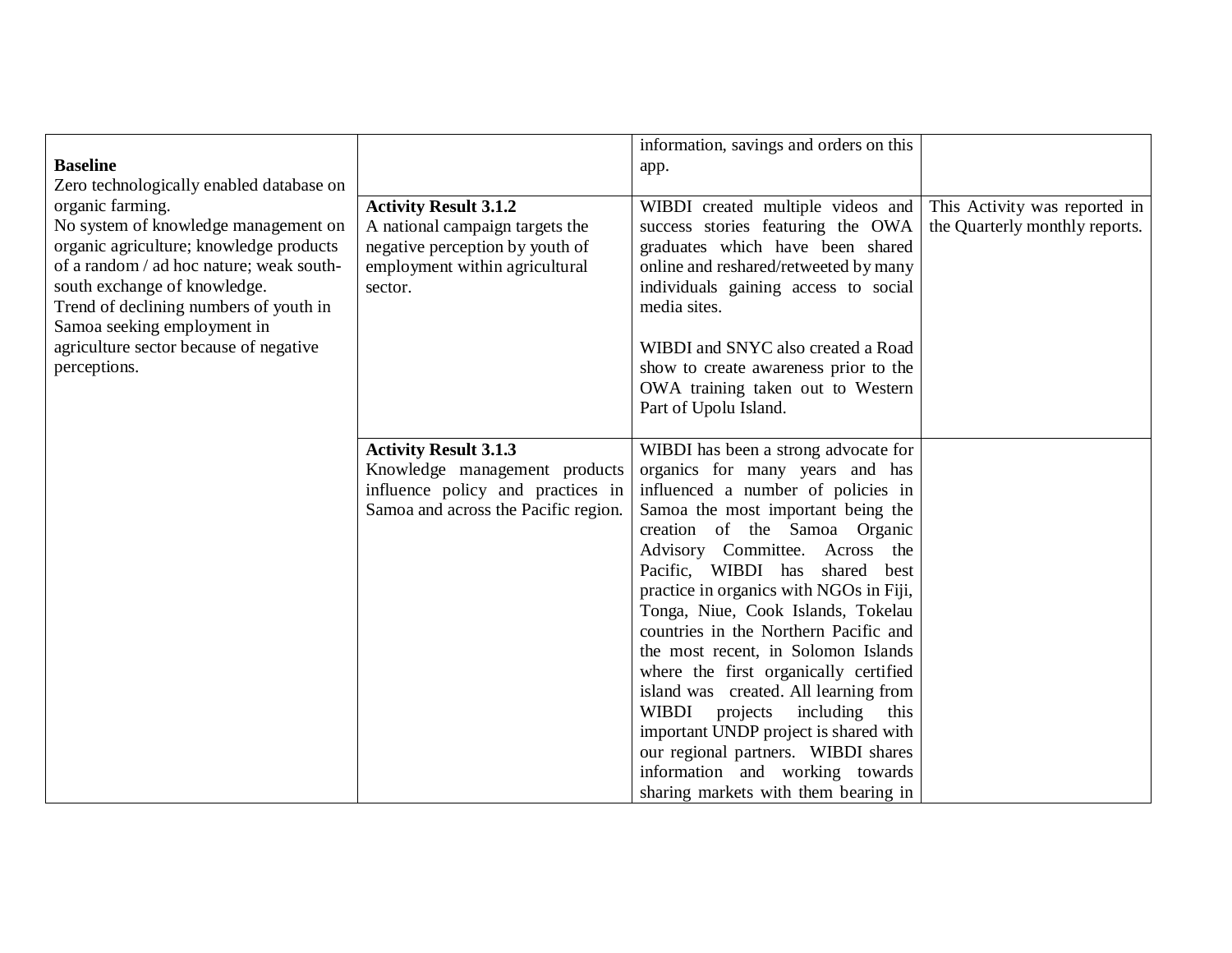|  | mind that Pacific Island countries are<br>small and quantities of products from<br>most smaller islands will be small as<br>well, so working together and sharing<br>information has been WIBDI's goal for |  |
|--|------------------------------------------------------------------------------------------------------------------------------------------------------------------------------------------------------------|--|
|  | many years.                                                                                                                                                                                                |  |
|  |                                                                                                                                                                                                            |  |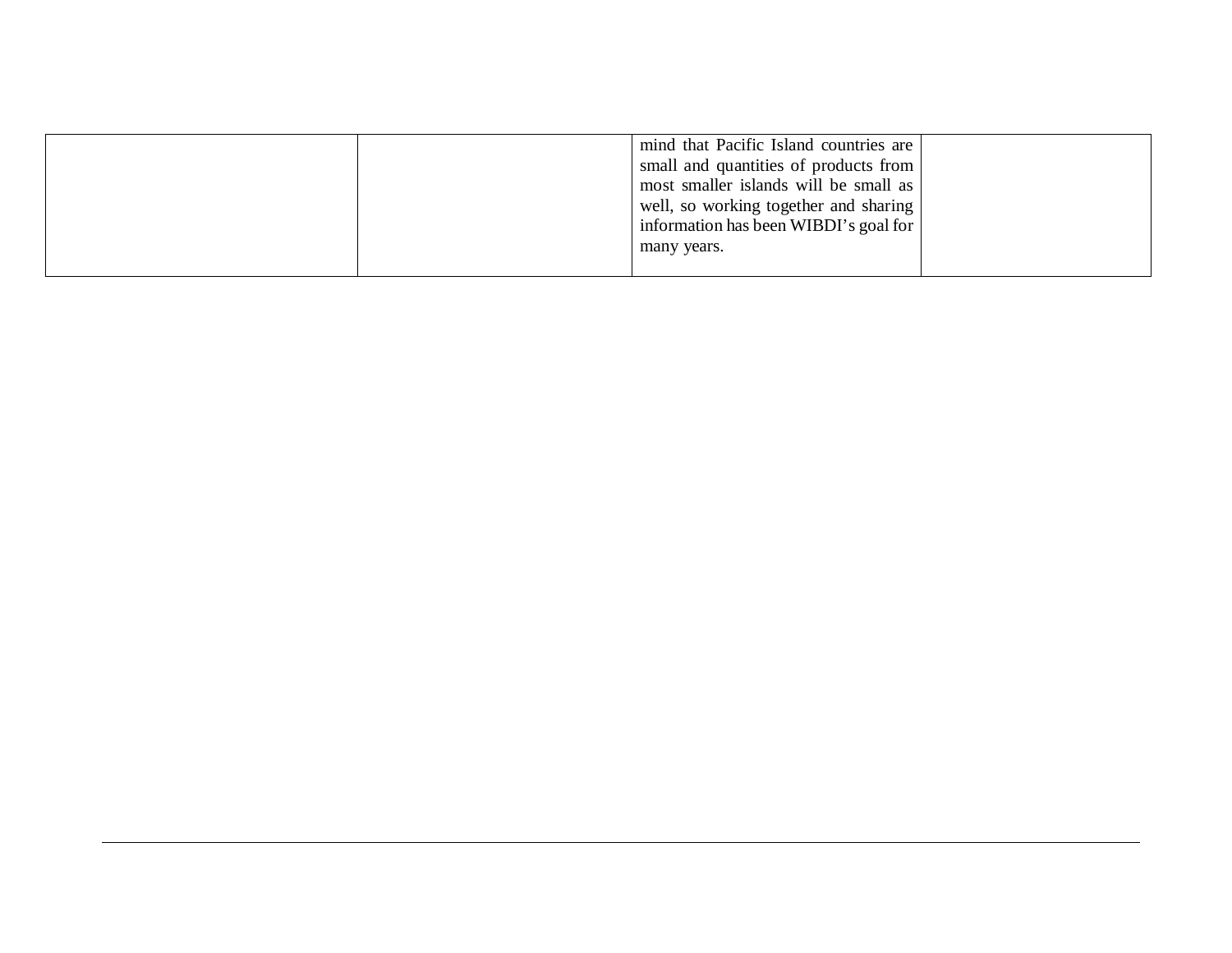### **iii. Evaluation, Best Practices and Lessons Learned**

 Report on any assessments, evaluations or studies undertaken relating to the programme and how they were used during implementation. Has there been a final project evaluation and what are the key findings? Provide reasons if no programme evaluation has been done yet?

A final project evaluation was conducted and presented by an Independent Evaluator Consultant (Dr. Komi Gratias Gligbe). Attachment: The Final Report in the "Evaluation of the SDGs Trust Fund: Farm to Table Project with Women in Business Development".

 Explain challenges such as delays in programme implementation, and the nature of the constraints such as management arrangements, human resources etc. What actions were taken to mitigate these challenges? How did such challenges and actions impact on the overall achievement of results? Have any of the risks identified during the project design materialized or were there unidentified risks that came up?

One of the main challenges was due to the delay in the release of funds directly to the implementing agency which often came months later after activities were implemented as it required local relevant Government Ministry's involvement in signing off the Agreements. After several consultations between the relevant partners, UNDP assisted WIBDI by signing a Micro-Capital Agreement. This agreement had allowed UNDP to directly disburse funds after consultations and submission of detailed information to secure and finalise approval for the release of funds as requested urgently by WIBDI.

The Other challenge is the late approval granted for the use and transfer of allocated IFAD funds to WIBDI to implement the relevant activities. This has only been provided in the last trimester of 2018, which offered limited time to provide qualitative results and impact towards the last activities. However, the application of South-South Learning through the use of IFAD funds had demonstrated a successful project not only for the farmers and youth members, but to Samoa overall as many people received trainings on bee-keeping following the availability of financial support that enabled an experienced bee-keeper to share knowledge and train as many local counterparts in Upolu and Savaii Islands of Samoa.

• Report key lessons learned and best practices that would facilitate future programme design and implementation, including issues related to management arrangements, human resources, resources, etc. Please also include experiences of failure, which often are the richest source of lessons learned.

### **iv. A Specific Story (Optional)**

- This could be a success or human story. It does not have to be a success story often the most interesting and useful lessons learned are from experiences that have not worked. The point is to highlight a concrete example with a story that has been important to your Programme.
- In  $\frac{1}{4}$  to  $\frac{1}{2}$  a page, provide details on a specific achievement or lesson learned of the Programme. Attachment of supporting documents, including photos with captions, news items etc, is strongly encouraged. The MPTF Office will select stories and photos to feature in the Consolidated Annual Report, the GATEWAY and the MPTF Office Newsletter.